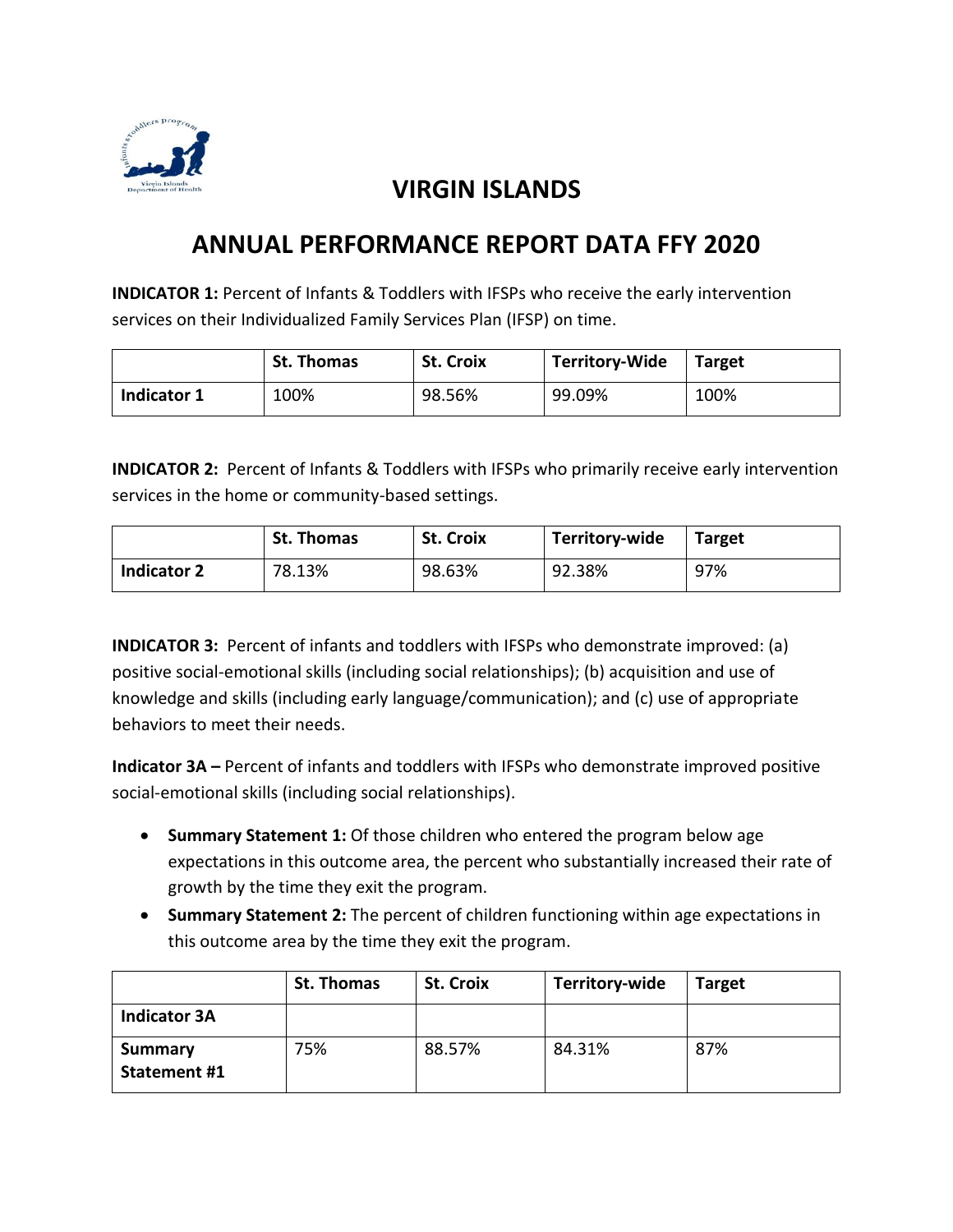| Summary             | 25% | 34.29% | 31.37% | 55% |
|---------------------|-----|--------|--------|-----|
| <b>Statement #2</b> |     |        |        |     |

**Indicator 3B:** Percent of infants and toddlers with IFSPs who demonstrate improved acquisition and use of knowledge and skills (including early language/communication).

- **Summary Statement 1:** Of those children who entered the program below age expectations in this outcome area, the percent who substantially increased their rate of growth by the time they exit the program.
- **Summary Statement 2:** The percent of children functioning within age expectations in this outcome area by the time they exit the program.

|                                       | St. Thomas | <b>St. Croix</b> | Territory-wide | <b>Target</b> |
|---------------------------------------|------------|------------------|----------------|---------------|
| <b>Indicator 3B</b>                   |            |                  |                |               |
| <b>Summary</b><br><b>Statement #1</b> | 81.25%     | 91.43%           | 88.24%         | 87%           |
| <b>Summary</b><br><b>Statement #2</b> | 25%        | 37.14%           | 33.33%         | 43.5%         |

**Indicator 3C:** Percent of infants and toddlers with IFSPs who demonstrate improved use of appropriate behaviors to meet their needs.

- **Summary Statement 1:** Of those children who entered the program below age expectations in this outcome area, the percent who substantially increased their rate of growth by the time they exit the program.
- **Summary Statement 2:** The percent of children functioning within age expectations in this outcome area by the time they exit the program.

|                                       | <b>St. Thomas</b> | <b>St. Croix</b> | Territory-wide | <b>Target</b> |
|---------------------------------------|-------------------|------------------|----------------|---------------|
| <b>Indicator 3C</b>                   |                   |                  |                |               |
| <b>Summary</b><br><b>Statement #1</b> | 68.75%            | 85.71%           | 80.39%         | 87%           |
| <b>Summary</b><br><b>Statement #2</b> | 18.75%            | 40%              | 33.33%         | 70%           |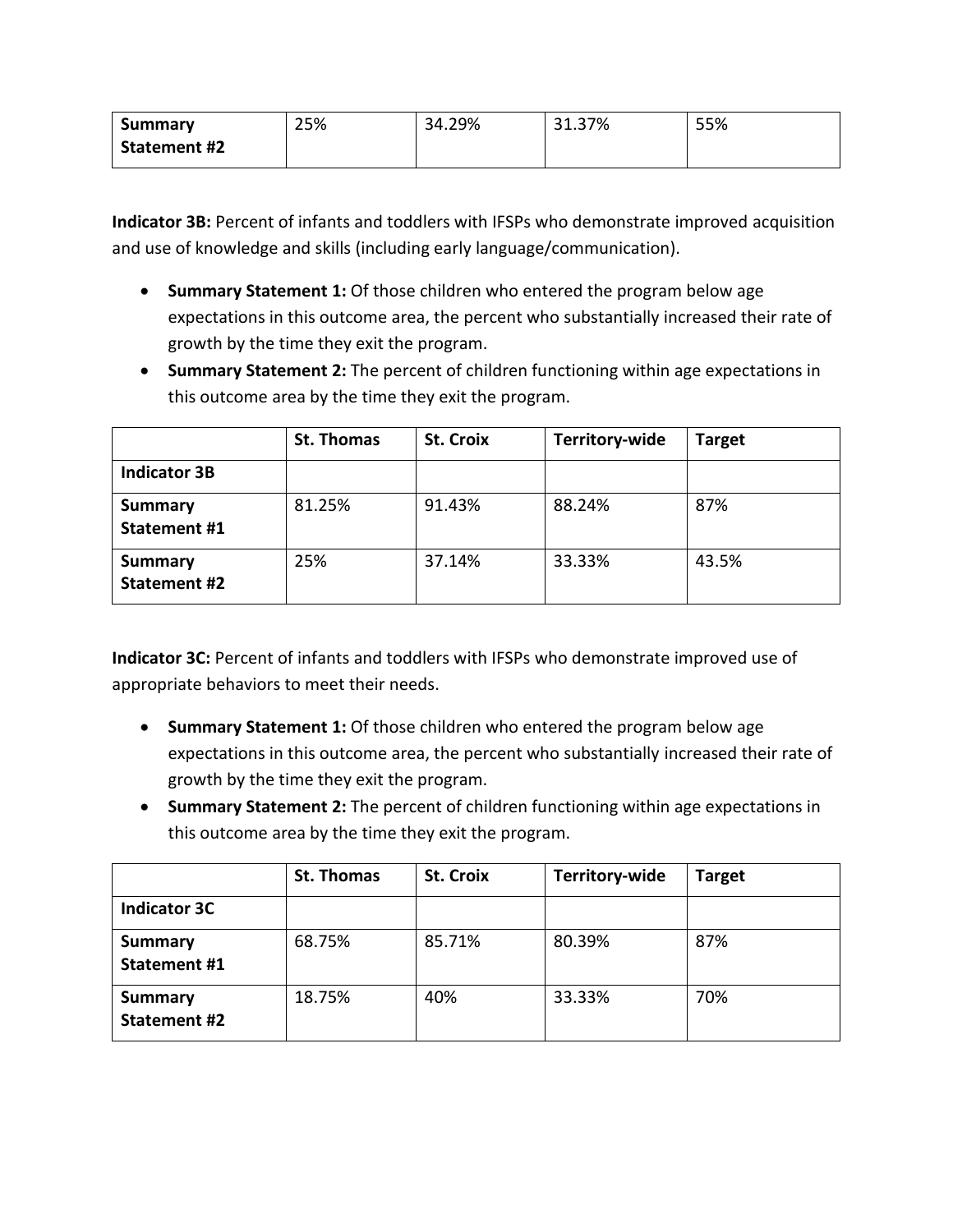**INDICATOR 4:** Percent of families participating in Part C who report that early intervention services have helped the family:

- A. Know their Rights
- B. Effectively communicate their children's needs
- C. Help their children develop

|                     | <b>St. Thomas</b> | <b>St. Croix</b> | Territory-wide | <b>Target</b> |
|---------------------|-------------------|------------------|----------------|---------------|
| <b>Indicator 4A</b> | 100%              | 97.56%           | 98.31%         | 98%           |
| <b>Indicator 4B</b> | 100%              | 100%             | 100%           | 98%           |
| <b>Indicator 4C</b> | 100%              | 100%             | 100%           | 100%          |

## **INDICATOR 5:** Percent of infants and toddlers birth to 1 with IFSPs compared to national data

|                    | <b>St. Thomas</b> | <b>St. Croix</b> | Territory-wide | <b>Target</b> |
|--------------------|-------------------|------------------|----------------|---------------|
| <b>Indicator 5</b> | N/A               | N/A              | 1.38%          | 1.48%         |

\*Population data for children aged 0-1 is not available by island

## **INDICATOR 6:** Percent of infants and toddlers birth to 3 with IFSPs compared to national data.

|             | <b>St. Thomas</b> | <b>St. Croix</b> | Territory-wide | <b>Target</b> |
|-------------|-------------------|------------------|----------------|---------------|
| Indicator 6 | N/A               | N/A              | 1.81%          | 2.70%         |

\*Population data for children aged 0-3 is not available by island

**INDICATOR 7:** Percent of eligible infants and toddlers with IFSPs for whom an initial evaluation and initial assessment and an initial IFSP meeting were conducted within Part C's 45-day timeline.

|                    | <b>St. Thomas</b> | <b>St. Croix</b> | Territory-wide | <b>Target</b> |
|--------------------|-------------------|------------------|----------------|---------------|
| <b>Indicator 7</b> | 100%              | 100%             | 100%           | 100%          |